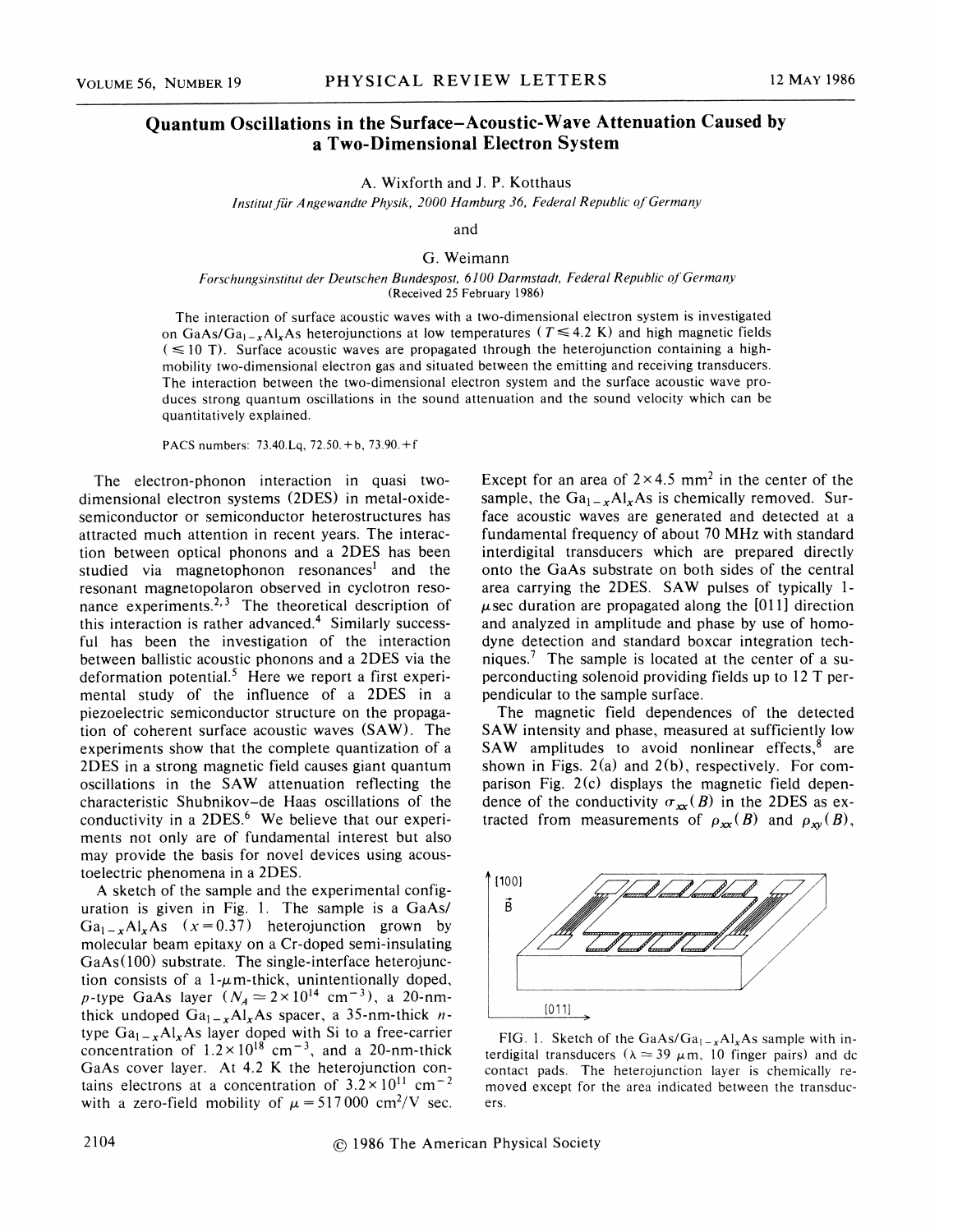

FIG. 2. Magnetic field dependence of  $(a)$  the SAW intensity  $I/I_0$  and (b) phase after transmission through the single-layer heterojunction at  $T=4.2$  K. The phase signal is calibrated in units of velocity change  $\Delta v/v_0$ . (c) The conductivity  $\sigma_{xx}$  as extracted from measurements on a reference Hall bar fabricated on the same wafer. Since  $\sigma_{xx}$  increases dramatically with decreasing  $B$  below 1 T and is  $\sigma(B=0) = 2.6 \times 10^{-2}$  ( $\Omega/\Box$ )<sup>-1</sup>, this region has been omit ted for clarity. The dotted lines in (a) and (b) indicate a fit according to Eqs. (1) and (2) using  $\sigma_{xx}$  from (c), (according to Eqs. (1) and (2) usin<br> $\sigma_M = 4 \times 10^{-7}$  ( $\Omega/\square$ )<sup>-1</sup>, and  $\alpha = 3.2 \times 10$ 

measured on a Hall-bar sample fabricated on the same wafer. At low magnetic fields ( $B \le 1$  T) the SAW intensity and phase are nearly constant, whereas  $\sigma_{xx}(B)$ drops dramatically as expected for a high-mobility heterojunction. For  $B > 1$  T both the SAW intensity, or equivalently the attenuation, and phase exhibit characteristic structures which coincide in position with the Shubnikov-de Haas oscillations of  $\sigma_{xx}(B)$ . One remarkable feature of the quantum oscillations in the SAW attenuation is that they appear to split at higher magnetic fields whereas no such splitting is observed in either the phase signal or the conductivity  $\sigma_{xx}(B)$  of the 2DES. As it turns out, the occurrence of this splitting yields a sensitive test for a theoretical description of the magnetic field dependence of the SAW attenuation as does the fact that the magneticfield —induced SAW attenuation appears not to exceed a value of  $\Gamma = 2.2$  dB/cm.

The interaction of the SAW with the 2DES can be described as a relaxation-type interaction of the polari-

zation field, produced by the SAW and propagating with phase velocity v, with the conductivity  $\sigma_{xx}$  of the two-dimensional sheet of charge situated at the heterojunction interface. $8-10$  Since here the acoustic wavelength  $\lambda = 2\pi/k$  is large compared with the thickness of the heterojunction as well as the Fermi wavelength  $\lambda_F$  and the mean free path  $I = v_F \tau$  of the carriers in the 2DES, one can neglect the acoustic loading by the  $Ga_{1-x}Al_xAs$  layer as well as nonlocal effects. In the weak-coupling limit and with neglect of diffusion effects, one obtains for the attenuation coefficient  $\Gamma$  and the change in SAW velocity normalized to the velocity  $v_0 = v(\sigma \rightarrow \infty)$ , respectively, <sup>8-10</sup>

 $\frac{\alpha k(\sigma_{xx}/\sigma_m)}{1+(\sigma_{xx}/\sigma_m)^2}$ ,  $\sigma_m=v(\epsilon_0+\epsilon_s)$ , (1)

$$
\frac{\Delta v}{v_0} = \frac{v(\sigma_{xx}) - v_0}{v_0} = \frac{\alpha}{1 + (\sigma_{xx}/\sigma_m)^2}.
$$
 (2)

Here  $\alpha$  is an effective piezoelectric coupling coefficient and  $\epsilon_0$  and  $\epsilon_s$  are the dielectric constants of the vacuum and the semiconductor. Using recent literature values for the [011] direction of a (100) GaAs surface<sup>11</sup> one expects  $\alpha = 3.6 \times 10^{-4}$  and  $\sigma_m = 3.3 \times 10^{-4}$  $((\Omega/\square)^{-1})$ . Equation (1) predicts that with decreasing conductivity  $\sigma_{xx}$  the SAW attenuation increases until a maximum is reached when  $\sigma_{xx} = \sigma_m$ . For even lower values of  $\sigma_{xx}$   $\Gamma$  decreases again. This is in good agreement with the experimental observation. For a given quantum oscillation in  $\sigma_{xx}(B)$ , where  $\sigma_{xx}(B)$  drops below  $\sigma_m$ , e.g., the one around  $B \simeq 7$  T, the sound attenuation reaches two maxima with increasing  $B$  as predicted by Eq. (1) if one uses  $\sigma_{xx} = \sigma_{xx}(B)$ . The magnetic field dependence of the observed intensity  $I/I_0$  and velocity change  $\Delta v/v_0$  are well described by Eqs. (1) and (2), respectively, if we use the experimental  $\sigma_{xx}(B)$  [Fig. 2(c)] and  $\alpha$  and  $\sigma_m$  as fit parameters. The results are entered as the dotted line in Figs.  $2(a)$  and  $2(b)$ , respectively. This fit to the experimental data yields  $\sigma_m = 4 \times 10^{-7}$   $(\Omega/\square)^{-1}$  and  $\Omega$  $= 3.2 \times 10^{-4}$ . Both values agree reasonably well with the ones predicted above with use of data from a pure GaAs surface. However, there are minor differences between the experimental observation and the simple theory that are consistently observed. For example, at low magnetic field we observe a change in  $I/I_0$  and  $\Delta v/v_0$  that is not predicted by the above theory. For a given quantum oscillation that exhibits splitting, the low-field minimum in  $I/I_0$  is always smaller than the high-field minimum. The maximum attenuation also seems to increase with magnetic field. To describe these observations a more refined theoretical model is needed. If, at a given B, we vary  $\sigma_{\text{xx}}(B)$  either by changing the sample temperature or by changing the carrier density  $n_s$  via illumation with band-gap radia